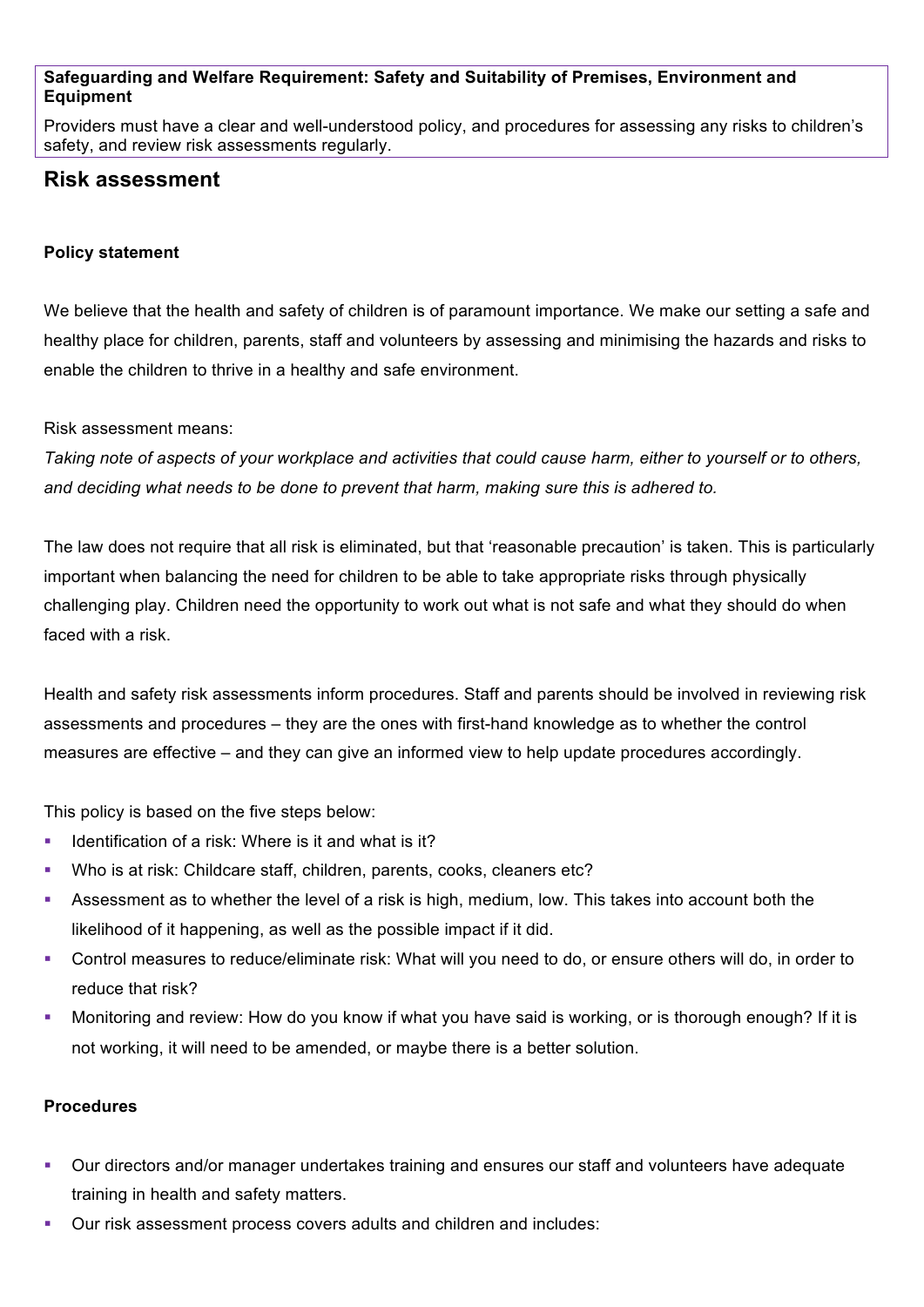- **-** determining where it is helpful to make some written risk assessments in relation to specific issues, to inform staff practice, and to demonstrate how we are managing risks if asked by parents and/or carers and inspectors;
- **-** checking for and noting hazards and risks indoors and outside, in relation to our premises and activities;
- **-** assessing the level of risk and who might be affected;
- **-** deciding which areas need attention; and
- **-** developing an action plan that specifies the action required, the time-scales for action, the person responsible for the action and any funding required.
- Where more than five staff and volunteers are employed, the risk assessment is written and is reviewed regularly.
- We maintain lists of health and safety issues, which are checked daily before the session begins, as well as those that are checked on a weekly and termly basis when a full risk assessment is carried out.
- Our director ensures that checks, such as electricity and gas safety checks, and any necessary work to the setting premises are carried out annually and records are kept.
- Our director ensures that staff members carry out risk assessments that include relevant aspects of fire safety, food safety for all areas of the premises.
- § Our director ensures that staff members carry out risk assessments for work practice including:
	- **-** changing children;
	- **-** preparation and serving of food/drink for children;
	- **-** children with allergies;
	- **-** cooking activities with children;
	- **-** supervising outdoor play and indoor/outdoor climbing equipment;
	- **-** putting young children to sleep;
	- **-** assessment, use and storage of equipment for disabled children;
	- **-** the use and storage of substances which may be hazardous to health, such as cleaning chemicals;
	- **-** visitors to the setting who are bring equipment or animals as part of children's learning experiences; and
	- **-** following any incidents involving threats against staff or volunteers.
- Our director ensures that staff members carry out risk assessments for off-site activities with parents accompanying their children if required, including:
	- **-** children's outings accompanied by parents/carers:
	- **-** other off-site duties such as attending meetings, banking etc.

## **Legal framework**

§ Management of Health and Safety at Work Regulations (1999)

## **Further guidance**